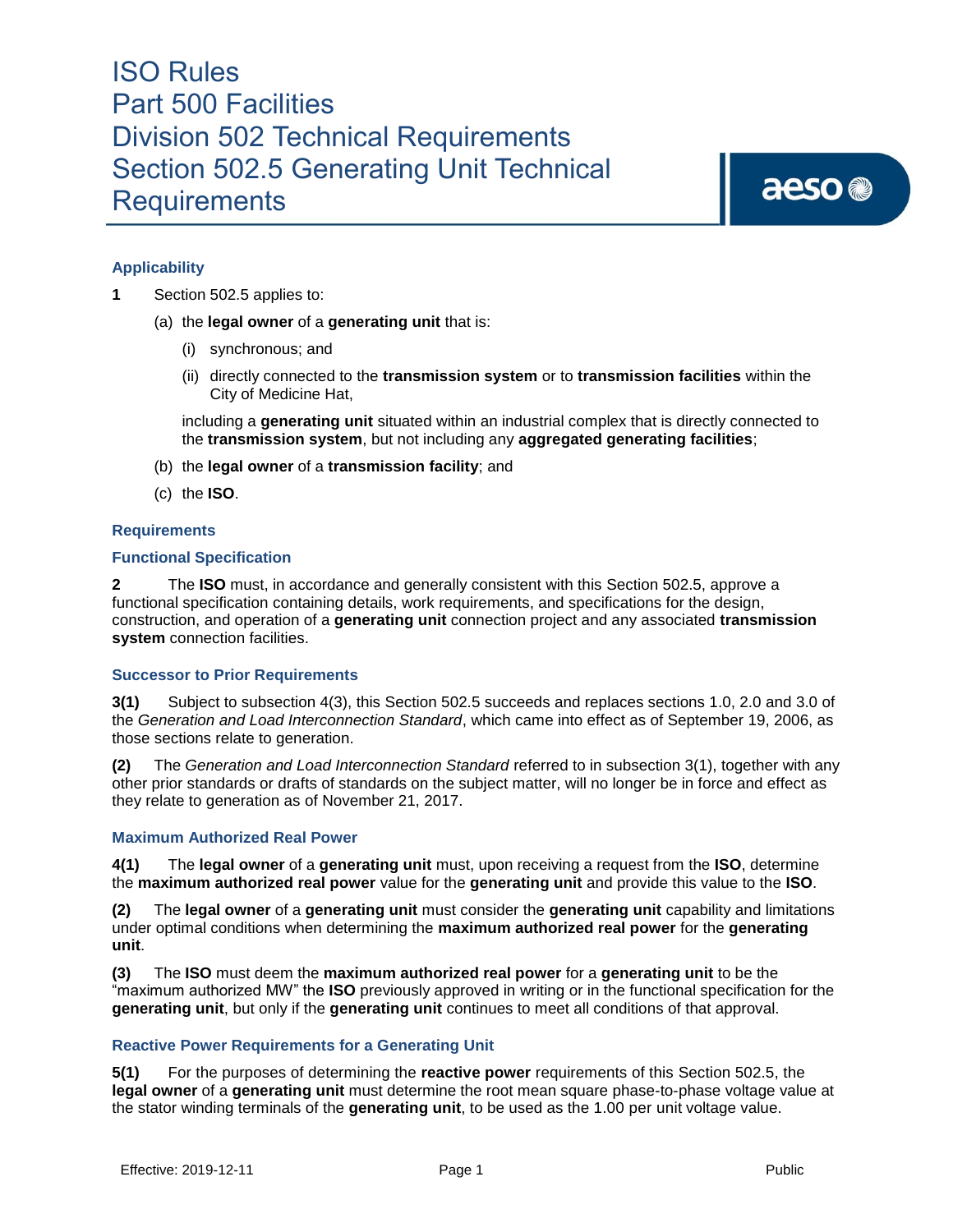**(2)** A **generating unit** and any external **reactive power** resources approved under subsection 5(7) must have the capability to operate in accordance with the requirements of this subsection 5 by both:

- (a) manual control of the set point of the **automatic voltage regulator** of the **generating unit**; and
- (b) automated action of the **automatic voltage regulator** of the **generating unit**.

**(3)** Subject to the exception in subsection 5(5), the **reactive power** capability of the **generating unit**  must be in compliance with the following minimum requirements:

- (a) zero point nine (0.9) **power factor**, over-excited; and
- (b) zero point nine five (0.95) **power factor**, under-excited;

based on the **maximum authorized real power** of the **generating unit** over the entire **real power** operating range, down to the applicable minimum **gross real power**.

**(4)** Subject to the exception in subsection 5(5), a **generating unit** must not have limiters set to reduce the **reactive power** capability set out in subsection 5(3).

**(5)** The **legal owner** of a **generating unit** that has the capability to meet the **reactive power**  requirements of this subsection 5 but that has stability concerns must submit in writing to the **ISO**:

- (a) a request for approval of a proposed reduction in the **reactive power** capability requirement set out in subsection 5(3)(b) due to **generating unit** stability concerns; and
- (b) a detailed study in support of the request, which is specific to the **generating unit** at its location and completed by a qualified professional engineer, demonstrating that the **reactive power**  capability set out in subsection 5(3)(b) should be reduced by a limiter because that **reactive power** capability will cause the **generating unit** to become unstable.

**(6)** The **ISO** must make a decision on its approval and notify the **legal owner** in writing of the decision no later than ninety (90) **days** after the date of receiving the submission set out in subsection 5(5).

**(7)** The **legal owner** of a **generating unit** without the capability to meet the **reactive power** capability set out in subsection 5(3) must submit to the **ISO** a request in writing for approval of the use of an external dynamic **reactive power** resource to compensate for the lack of capability, such that the combined capability of the **generating unit** and the external dynamic **reactive power** resource meets the requirements of subsection 5(3).

#### **Voltage Ride-Through Requirements for Existing Generating Units**

**6(1)** This subsection 6 applies to the **legal owner** of a **generating unit** without a functional specification referencing this Section 502.5 and which such **generating unit**:

- (a) has a **maximum authorized real power** greater than 9.0 MW; or:
- (b) is a part of a complex with other **generating units** with an aggregate **maximum authorized real power** amount greater than 9.0 MW.

**(2)** For the purposes of determining the voltage ride-through requirements of this Section 502.5, the **legal owner** of a **generating unit** must determine the root mean square phase-to-phase voltage value at the high voltage side of the **transmission system** step-up transformer, to be used as the 1.0 per unit voltage value.

**(3)** The **legal owner** of a **generating unit** must ensure that the **generating unit** is designed to meet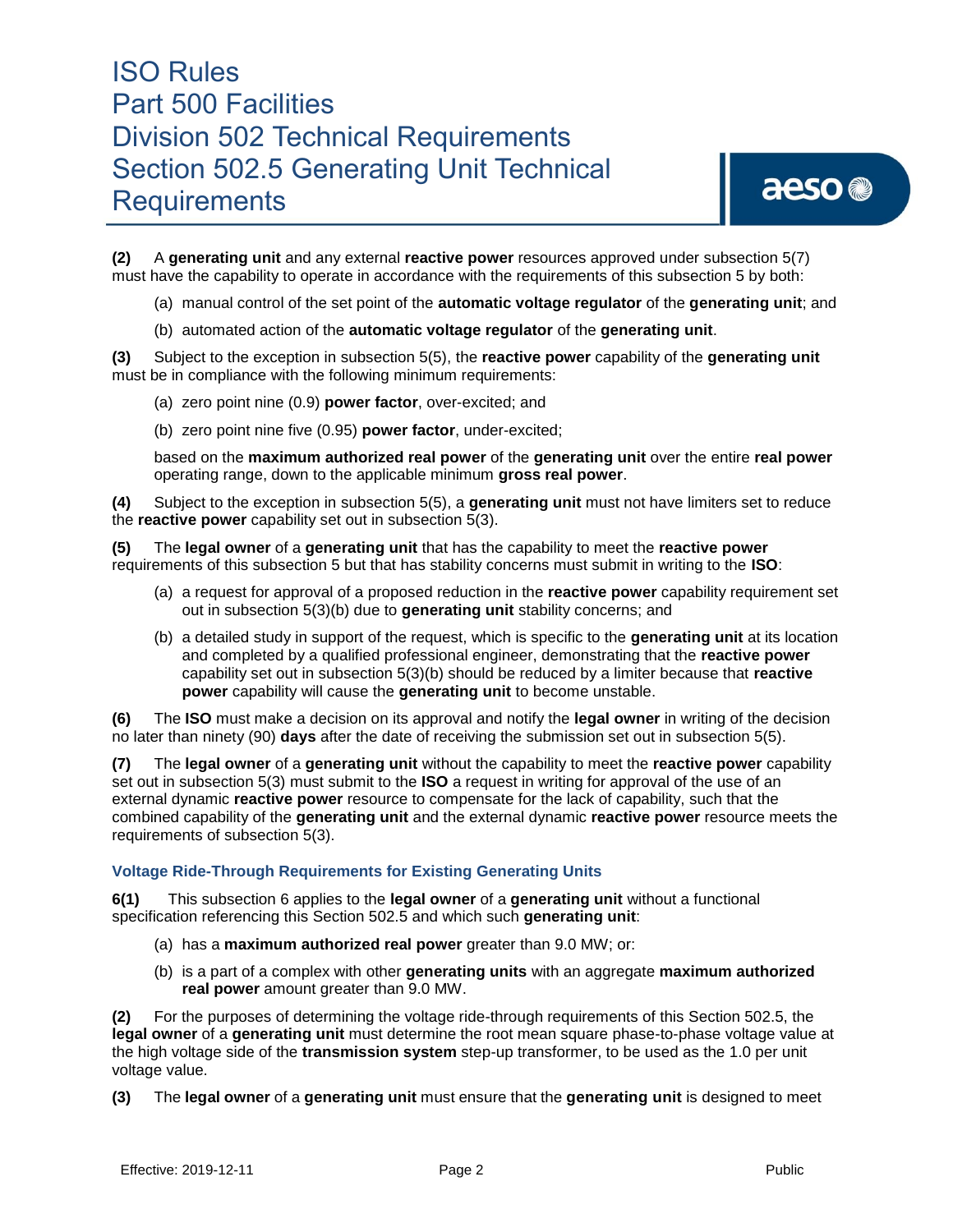all of the following voltage ride-through requirements:

- (a) continuous operation between 0.90 and 1.10 per unit of the voltage value determined under subsection 6(2);
- (b) not tripping or going off-line during, as a result of, a voltage dip or post-transient voltage deviation resulting from a **disturbance** on the **transmission system**, on any phase or combination of phases at or beyond the **point of connection**, in accordance with the timing requirements of Appendix 1; and
- (c) the amount of time that the voltage of the **generating unit** remains at 0.15 per unit must be at least the **normal clearing** time for a three (3) phase fault at the specific location where the **generating unit** is connected to the **transmission system**.

**(4)** Notwithstanding any other provision of this subsection 6, a **generating unit** is not required to ridethrough a **transmission system** fault that:

- (a) causes a forced outage of a radial transmission line connecting the **generating unit** to the **transmission system**;
- (b) occurs on the **generating unit** side of the **point of connection**, including the low voltage network and the substation; or
- (c) results in the activation of a transfer trip or anti-islanding protection scheme at the **generating unit** which will cause the **generating unit** to be disconnected from the **transmission system**.

#### **Voltage Ride-Through Requirements for New Generating Units**

**7(1)** This subsection 7 applies to the **legal owner** of a **generating unit** with a functional specification referencing this Section 502.5 and which such **generating unit**:

- (a) has a **maximum authorized real power** greater than 9.0 MW; or
- (b) is a part of a complex with other **generating units** with an aggregate **maximum authorized real power** amount greater than 9.0 MW;

**(2)** For the purposes of determining the voltage ride-through requirements of this Section 502.5, the **legal owner** of a **generating unit** must determine the root mean square phase-to-phase voltage value at the high voltage side of the **transmission system** step-up transformer of the **generating unit**, to be used as the 1.0 per unit voltage value.

**(3)** The **legal owner** of a new **generating unit** must ensure the **generating unit** is designed to meet all of the following voltage ride-through requirements:

- (a) continuous operation between 0.90 and 1.10 per unit of the voltage value determined under subsection 7(2); and
- (b) not tripping or going off-line, as a result of a voltage dip or post-transient voltage deviation resulting from a **disturbance** on the **transmission system**, on any phase or combination of phases at or beyond the **point of connection**, in accordance with the timing requirements of Appendix 2; and
- (c) the amount of time that the voltage of the **generating unit** remains at 0.0 per unit must be at least the **normal clearing** time for a three (3) phase fault at the specific location where the **generating unit** is electrically connected to the **transmission system**.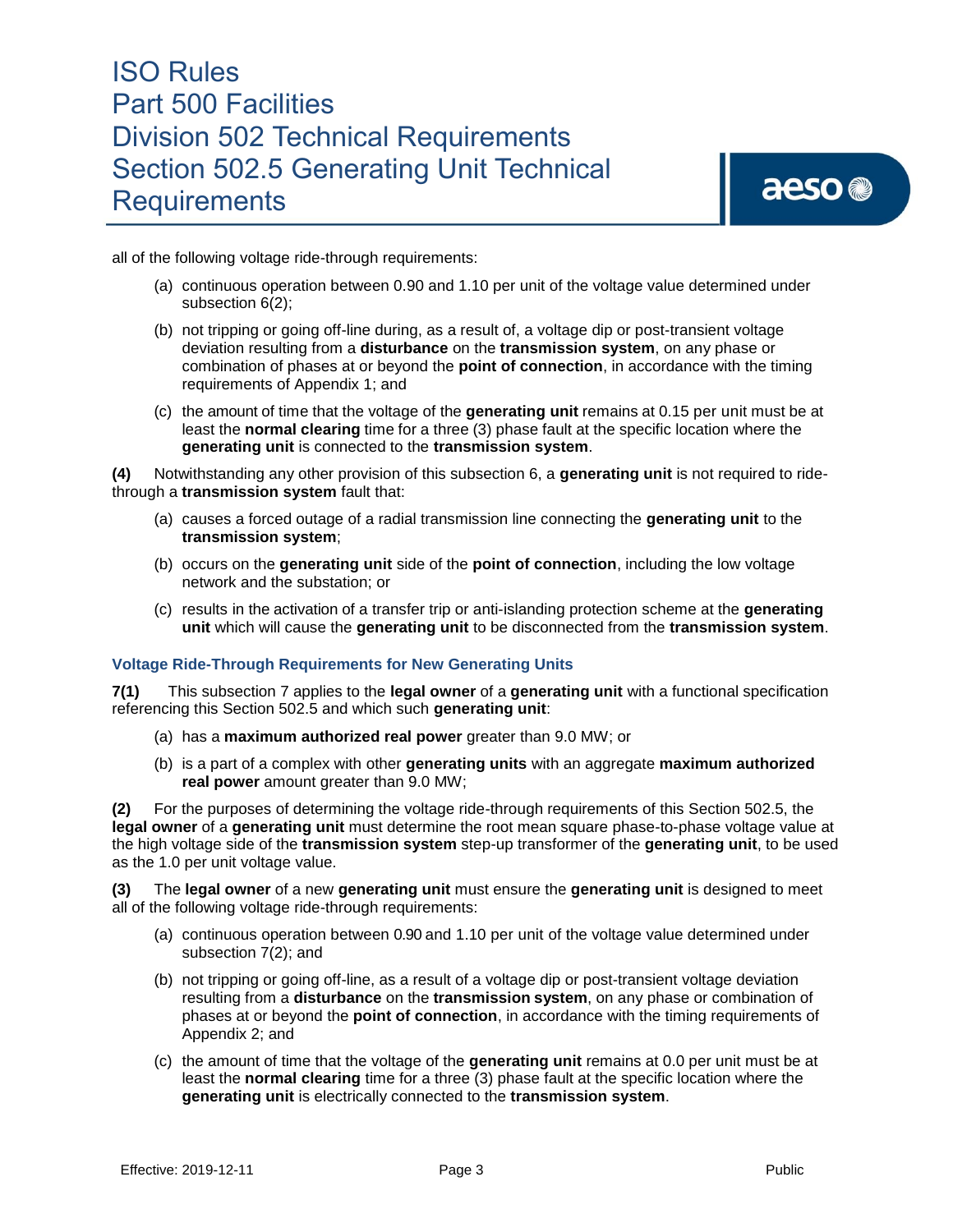

**(4)** Notwithstanding any other provision of this subsection 7, a **generating unit** is not required to ridethrough a **transmission system** fault that:

- (a) causes a forced outage of a radial transmission line connecting the **generating unit** to the **transmission system**;
- (b) occurs on the **generating unit** side of the **point of connection**, including the low voltage network and the substation; or
- (c) results in the activation of a transfer trip or anti-islanding protection scheme at the **generating unit** which causes the **generating unit** to be disconnected from the **transmission system.**

#### **Automatic Voltage Regulator**

**8(1)** A **generating unit** must have a continuously variable, continuously acting, closed loop, centralized **automatic voltage regulator** that:

- (a) compares a measured voltage to a set point;
- (b) controls any dynamic **reactive power** resources needed to meet the requirements of this Section 502.5;
- (c) is designed to be continuously in service and controlling while the **generating unit** is electrically connected to the **transmission system**;
- (d) is capable of operating in a voltage set point control mode, to the exclusion of any other modes;
- (e) is capable of manual set point adjustments to a percentage between 0.95 per unit and 1.05 per unit of the operating voltage value determined under subsection 5(1); and
- (f) in combination with the **generating unit** facilities, is able to achieve, under non-**disturbance**  conditions, a steady state voltage regulation of plus or minus 0.5% of the voltage set point at the point of control which, subject to subsections 8(3) through 8(6), is at the stator winding terminals of the **generating unit**.

**(2)** The **legal owner** of a **generating unit** may submit a request in writing to the **ISO** for approval to use a reactive current compensation feature in the **automatic voltage regulator** to adjust the point of control to be other than the stator winding terminals of the **generating unit**.

**(3)** The **ISO** must make a decision on its approval and notify the **legal owner** in writing of the decision no later than ninety (90) **days** after the date of receiving the submission set out in subsection 8(2).

**(4)** A **generating unit** must be designed so that the point of control for the **automatic voltage regulator** is not at the high voltage side of the **transmission system** step-up transformer.

**(5)** A **generating unit** must be designed so that, if the stator winding terminals of two (2) or more **generating units** are connected to a common bus with no significant impedance between the stator winding terminals, then the **automatic voltage regulator** of each **generating unit** must be capable of reactive current compensation, the point of control is within the impedance of the **generating units**.

**(6)** A **generating unit** must be designed so that, if the **automatic voltage regulators** of two (2) or more **generating units** have a common measurement point, then there is reactive current compensation in each **automatic voltage regulator**.

**(7)** Stator current limiters are prohibited for a **generating unit**.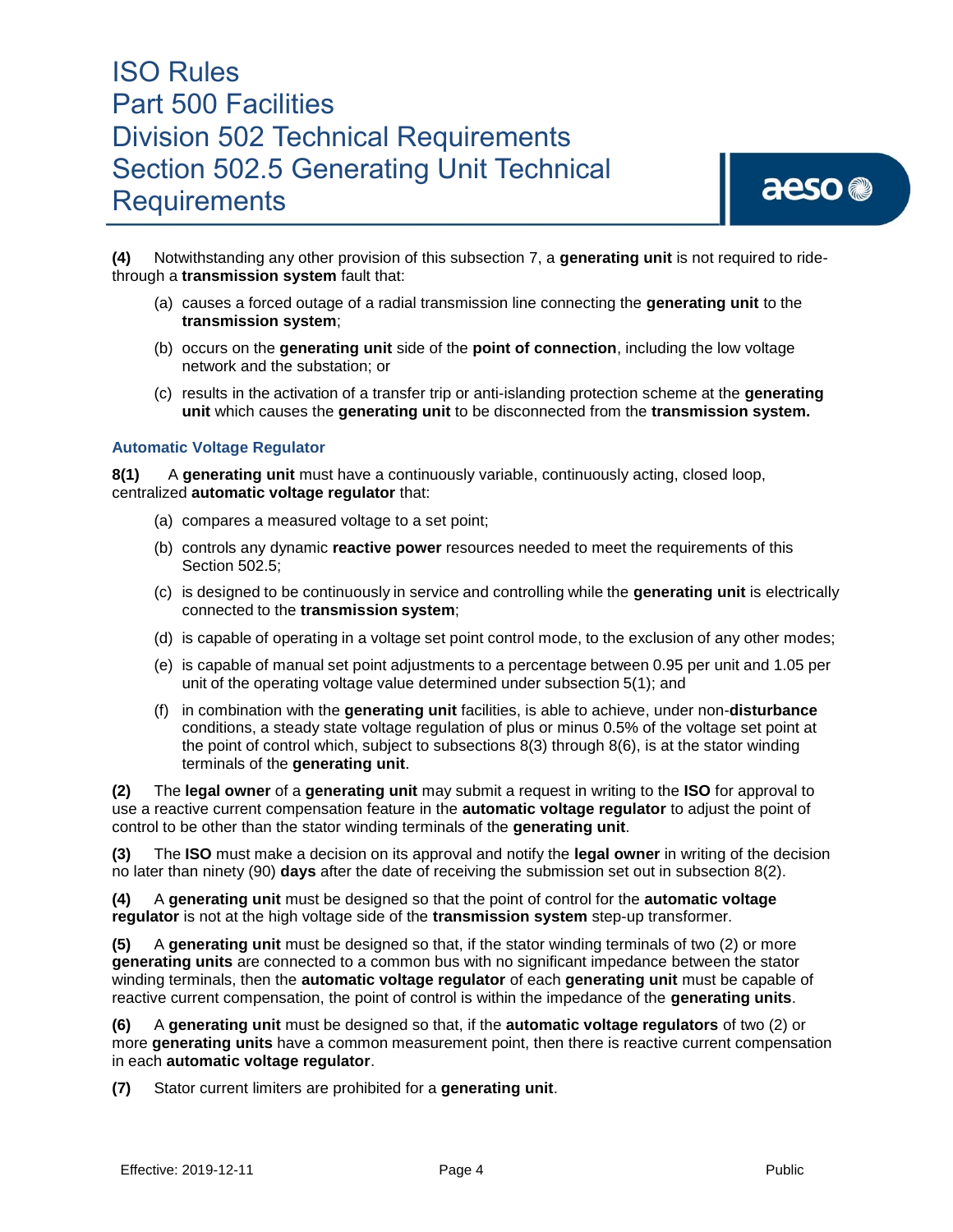aeso<sup>®</sup>

#### **Frequency and Speed Governing Requirements**

- **9(1)** A generating unit with a maximum authorized real power equal to or greater than 10 MW must have a continuously acting **governor system**, which must be designed:
	- (a) to be continuously in service, free to respond to frequency changes and controlling the response to frequency changes while the **generating unit** is electrically connected to the **transmission system** and is producing any **real power** as measured at the generator stator winding terminals;
	- (b) with a droop setting equal to or greater than 3% but less than or equal to 5%;
	- (c) with a deadband, intentional plus unintentional, not exceeding plus or minus 0.036 Hz; and
	- (d) with the capability of manual setpoint adjustments within a range of 59.4 Hz and 60.6 Hz.

**(2)** A **generating unit** must be designed not to trip for under-frequency and over-frequency deviations for the minimum time frames as set out in Appendix 3.

**(3)** Notwithstanding subsection 9(2), a **generating unit** that trips off in a shorter period than the minimum time set forth in Appendix 3 must have binding and firm arrangements to automatically and simultaneously trip off an amount of load in MW on the **interconnected electric system** equal to the anticipated generation loss in MW, at comparable frequency levels.

#### **Power System Stabilizer**

**10(1)** If a **generating unit**:

- (a) has a **maximum authorized real power** greater than 27 MW; or
- (b) is a part of a complex with other **generating units** with an aggregate **maximum authorized real power** amount greater than 67.5 MW;

then a power system stabilizer must be installed on each **generating unit**.

**(2)** If the **legal owner** of a **generating unit** replaces the exciter or **automatic voltage regulator** on a planned basis at any time after November 18, 1993, and the **generating unit**:

- (a) has a **maximum authorized real power** greater than 27 MW; or
- (b) is a part of a complex with other **generating units** with an aggregate **maximum authorized real power** amount greater than 67.5 MW;

then a power system stabilizer must be installed on each **generating unit**.

**(3)** Notwithstanding subsection 10(1) and 10(2), a power system stabilizer is not required to be installed on a **generating unit** if the closed loop phase lag between the **generating unit** voltage at the stator winding terminals and the **automatic voltage regulator** reference input is greater than 135 degrees.

**(4)** If a pump storage **generating unit** is equipped with a power system stabilizer and is capable of operating in the pump mode while electrically connected to the **transmission system** such that the power system stabilizer does not produce negative damping, then the power system stabilizer must be designed to be in service in the pump mode.

**(5)** A power system stabilizer must: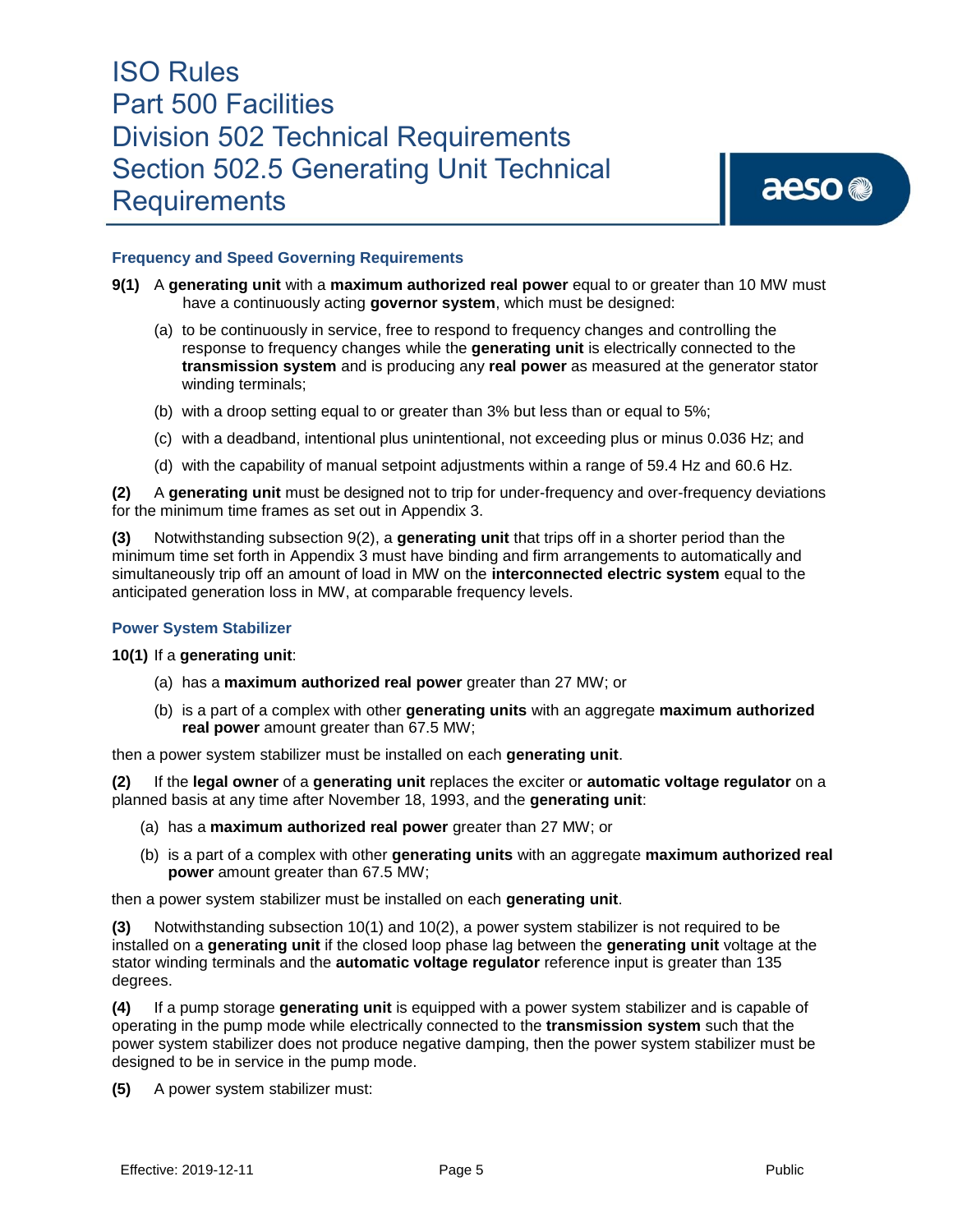

- (a) be designed to be in continuous operation while the **generating unit** is on-line, except for when the **generating unit** is producing less **real power** than its design limit for effective power system stabilizer operation;
- (b) be reviewed and retuned if any **automatic voltage regulator** response parameters for the **generating unit** are modified;
- (c) be either:
	- (i) a dual input integral of accelerating **real power** type; or
	- (ii) a single input speed or frequency type;
- (d) provide a compensated frequency response of the excitation system and **generating unit** such that, through the frequency range from 0.1 Hz to 1.0 Hz, the phase shift will not exceed plus or minus 30 degrees;
- (e) be capable of output limits between plus or minus 5% of the operating voltage value submitted under subsection 5(1) and be approved by the **ISO** under subsection 5(6);
- (f) have the gain set to provide a gain margin of no less than 6 dB and no more than 10 dB; and
- (g) have the washout time constant set as low as possible while maintaining the compensated phase criteria.
- **(6)** A power system stabilizer of the **real power** type is prohibited for a **generating unit**.

#### **Transmission System Step-Up Transformer**

**11(1)** The **legal owner** of a **generating unit** must ensure that the capability of the **transmission system** step-up transformer for the **generating unit** is such that the **real power** and **reactive power** requirements specified in this Section 502.5 are fully available throughout the continuous operating voltage range for the **generating unit**.

**(2)** The **legal owner** of a **generating unit** must, in determining the capability of the **transmission system** step-up transformer under subsection 11(1), consider the following:

- (a) thermal capability of:
	- (i) bushings;
	- (ii) windings; and
	- (iii) tap changer;
- (b) voltage ratio;
- (c) tap changer type;
- (d) tap changer range; and
- (e) any other components that may limit the thermal capability of the **transmission system** stepup transformer.

**(3)** To meet the requirements of subsection 11(1), the **legal owner** of a **generating unit** may subtract the amount of auxiliary and excitation system load in **apparent power** from the **apparent power**  capability of the **generating unit** at the **maximum authorized real power**, but only if any of that auxiliary and excitation system load is connected between the **generating unit** stator winding terminals and the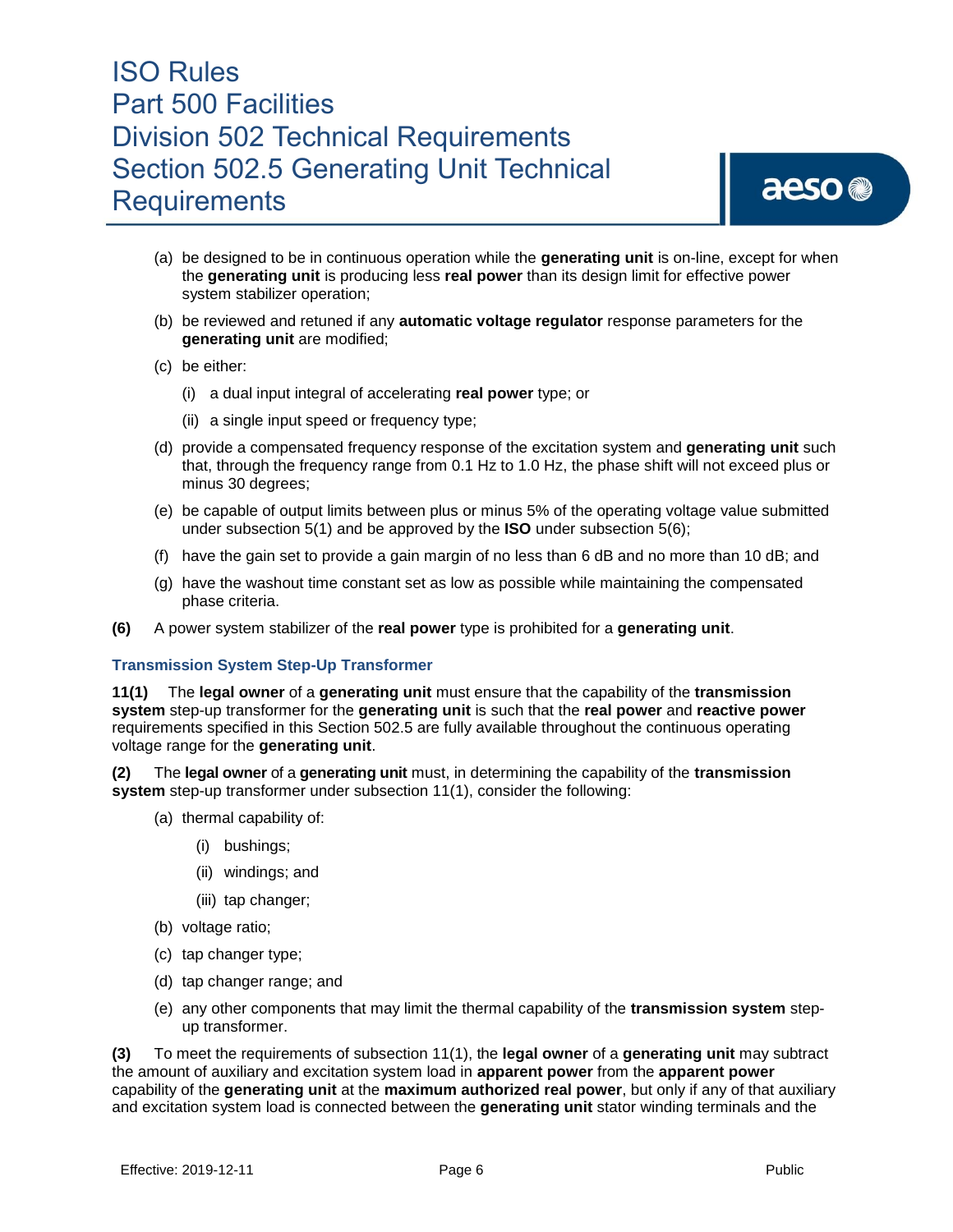**transmission system** step-up transformer.

**(4)** Subject to subsection 11(5), the **legal owner** of a **generating unit** must ensure that the **transmission system** step-up transformer winding connections for the **generating unit** provide for:

- (a) a favourable circuit to block the transmission of harmonic currents;
- (b) isolation of **transmission system** and low voltage side ground fault current contributions;
- (c) an effectively grounded wye connection on the high voltage side of the transformer; and
- (d) on-load or off-load tap changers with a minimum capability of plus or minus 5% voltage range in 2.5% increments*.*
- **(5)** Notwithstanding subsection 11(4) the **legal owner** of a **generating unit**:
	- (a) without a functional specification referencing this Section 502.5; and
	- (b) with a **transmission system** step-up transformer that does not comply with the requirements of subsection 11(3);

is exempt from complying with subsection 11(4), but if at any time after November 21, 2017, the **transmission system** step-up transformer is replaced on a planned basis, then the **legal owner** must ensure the replacement equipment meets the requirements of subsection 11(4).

#### **Auxiliary Systems**

**12(1)** When multiple **generating units** are at a common location, the auxiliary systems of each **generating unit** must be designed such that:

- (a) the failure of a single component will not result in the simultaneous tripping or shutdown of two (2) or more **generating units**;
- (b) staggered shutdowns of each **generating unit** must be separated in time by more than ten (10) minutes; and
- (c) for combined cycle plants, the loss of the combustion turbine that results in the tripping of the steam turbine is acceptable.

**(2)** The auxiliary systems of each **generating unit** must be designed to take into account the voltage ride-through requirements as specified in subsection 6 or 7, as applicable.

**(3)** The **legal owner** of a **generating unit** without a functional specification referencing this Section 502.5 but with auxiliary systems that do not comply with the requirements of subsection 12(1) is exempt from complying with subsection 12(1).

#### **Generating Unit Disconnection and Interrupting Devices**

**13(1)** The **legal owner** of the **generating unit** and the **legal owner** of the **transmission facility** to which the **generating unit** is connected must ensure that there are circuit breakers and controls that will electrically disconnect the **generating unit** from the **transmission system** at the **point of connection**.

**(2)** The circuit breaker design for the **generating unit** must account for the present and future fault current contributions from both the **transmission system** and the **generating unit** facilities.

**(3)** The **legal owner** of a **generating unit** and the **legal owner** of the **transmission facility** to which the **generating unit** is connected must not use fuses at 60 kV or higher to meet any of the requirements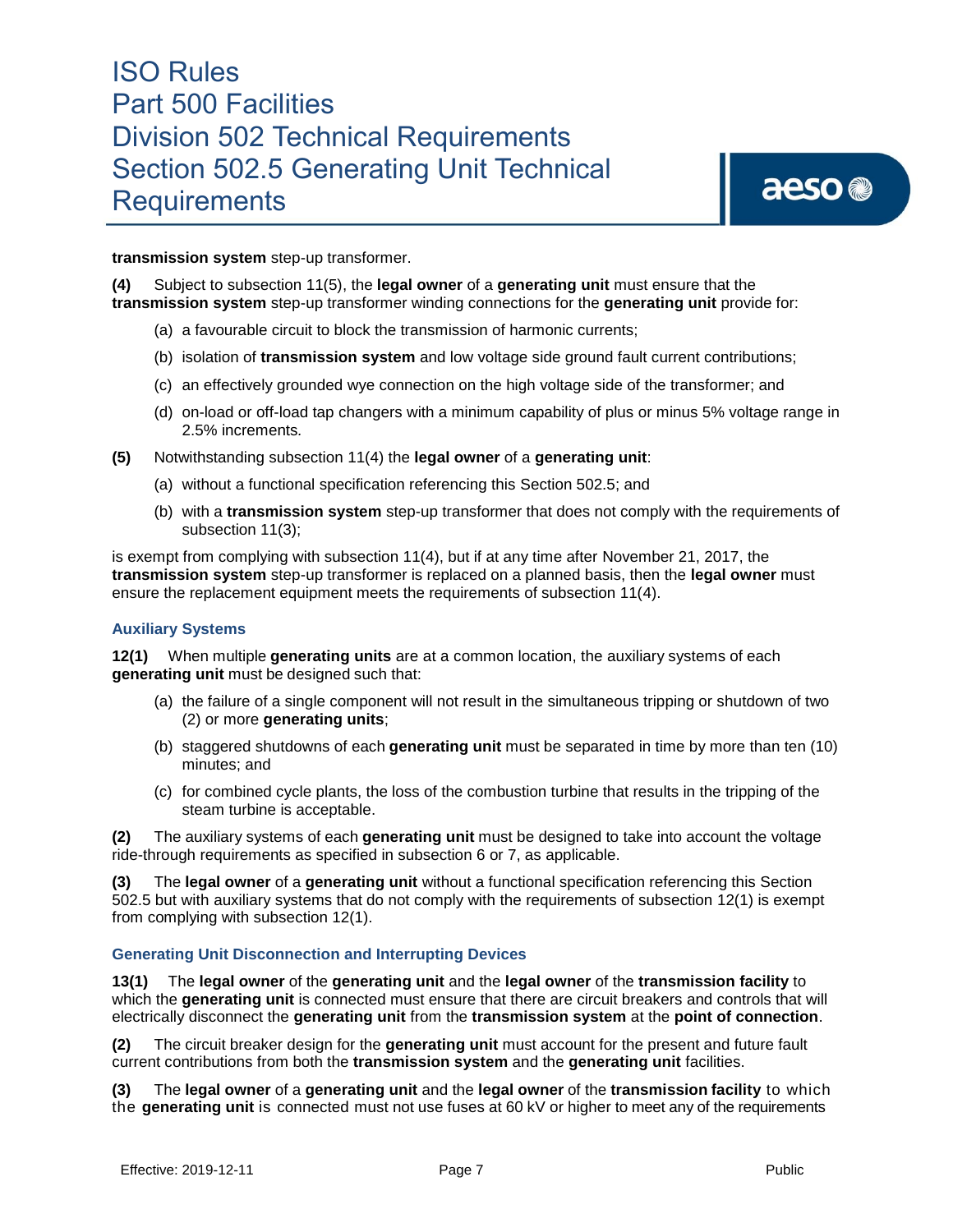of this subsection 13.

#### **Isolating Devices**

**14(1)** The **legal owner** of a **generating unit** and the **legal owner** of the **transmission facility** to which the **generating unit** is connected must ensure that:

- (a) the **generating unit** has a minimum of one (1) isolation device with manual operation capability at a point of isolation; and
- (b) the isolation device(s) referred to in subsection  $14(1)(a)$ :
	- (i) permit visual verification of electrical isolation and are capable of being locked open with multiple locks;
	- (ii) are under the control of a single control authority, as confirmed by a joint operating agreement between the **legal owner** of the **generating unit** and the **legal owner** of the **transmission facility**; and
	- (iii) permit the installation of temporary safety grounding so that either side of the isolation device can be safely maintained when the other side is energized.

**(2)** The **legal owner** of a **generating unit** without a functional specification referencing this Section 502.5 is exempt from the requirements of subsection 14(1)(b)(iii).

#### **Power Quality**

**15** The **generating unit** must be designed to meet the following power quality requirements at the **point of connection**:

- (a) for flicker, the induced voltage must:
	- (i) be in compliance with the specifications set out in the version of the *International Electrotechnical Commission 61000-3-*7*, Electromagnetic compatibility (EMC) – Part 3-7: Limits - Assessment of emission limits for the connection of fluctuating installations to MV, HV and EHV power systems* that:
		- (A) for a **generating unit** with a functional specification referencing this Section 502.5, is in effect as of the date the **ISO** first approves the functional specification for the **generating unit** connection project; or
		- (B) for a **generating unit** without a functional specification referencing this Section 502.5, was in effect as of September 19, 2006;
	- (ii) be in compliance with the short and long term flicker limits as set out in the following Table 1: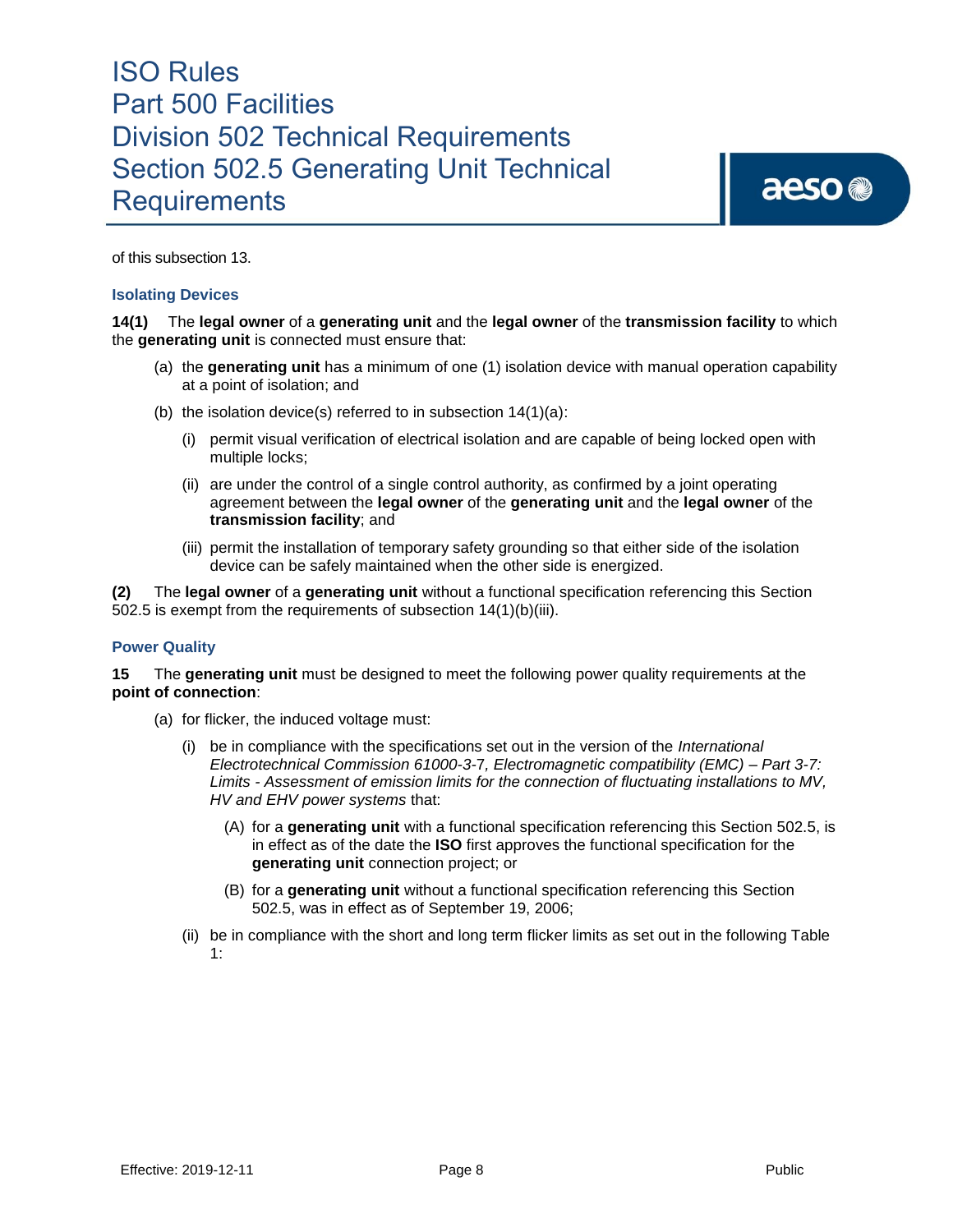aeso<sup>®</sup>

#### **Table 1 Short and Long Term Flicker Limits**

| שווט בטוואַ<br><b>Planning Levels</b> |        |  |
|---------------------------------------|--------|--|
| Pst                                   | $P$ lt |  |
| 0.8                                   | 0.6    |  |

where:

Pst is the magnitude of the resulting short term flicker level for the considered aggregation of flicker sources (probabilistic value);

Plt is the magnitude of the resulting long term flicker level for the considered aggregation of flicker sources (probabilistic value);

and

- (iii) meet the:
	- (A) 99% probability weekly value for Pst; and
	- (B) 95% probability weekly value for Plt

based on a measurement period of one (1) week of normal operation of the **generating unit**;

- (b) for harmonics, the **generating unit** must be in compliance with the specifications set out in the version of the *IEEE Standard 519, Recommended Practices and Requirements for Harmonic Control in Electrical Power Systems* that:
	- (i) for a **generating unit** with a functional specification referencing this Section 502.5, is in effect as of the date the **ISO** first approves of the functional specification for the **generating unit** connection project; or
	- (ii) for a **generating unit** without a functional specification referencing this Section 502.5, was in effect as of September 19, 2006;
- (c) for resonance, the **generating unit** must not introduce any resonance into the **transmission system**, including self-excitation of induction machines, transformer ferroresonance, resonant effects of capacitor additions and the capacitance of the cables of the **generating unit**;

#### **Grounding**

**16** A **generating unit** must be designed to operate within a **transmission system** that operates as an effectively grounded system.

#### **Lightning and Other Surge Protection**

**17(1)** A **generating unit** must be equipped with surge protection for any associated substation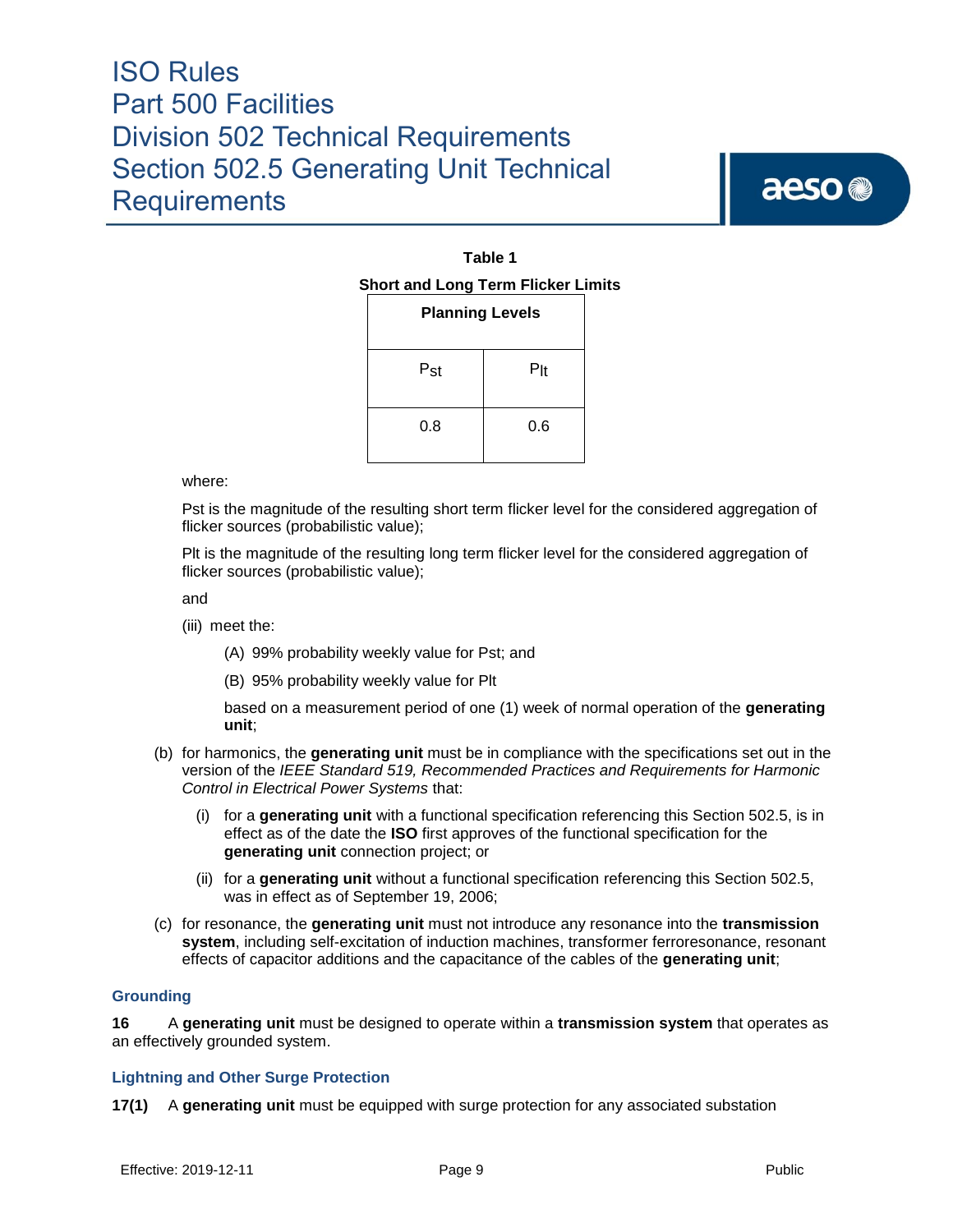equipment.

- **(2)** The surge protection referred to in subsection 17(1) must operate under the following conditions:
	- (a) lightning, including the average ground flash density level for the **generating unit** location;
	- (b) switching surges;
	- (c) neutral shifts;
	- (d) **electrical islands**; and
	- (e) temporary over-voltages.

**(3)** The surge protection referred to in subsection 17(1) must be compatible with the **transmission facility** connected to the **generating unit** to ensure coordination of insulation levels.

#### **Synchrophasor Measurement System**

**18(1)** A new **generating unit** or an existing **generating unit** that undergoes a modification replacing the protective relays must be equipped with a synchrophasor measurement system.

**(2)** The synchrophasor measurement system referred to in subsection 18(1) must be designed to record at the following locations:

- (a) at the stator winding terminal of the **generating unit** for all three (3) phase-to-ground voltages and currents; and
- (b) at the high side of the step-up transformer of the **generating unit** for all three (3) phase-toground voltages and currents.

**(3)** The **legal owner** of the **generating unit** must design a synchrophasor measurement system that is capable of downloading and retaining the recordings set out in subsection 18(2) for a period of not less than one (1) calendar year from the date of the initial recording.

**(4)** As of November 21, 2017, the **legal owner** of any **generating unit** without a functional specification referencing this Section 502.5 is exempt from the requirements of this subsection 18 but, if at any time after November 21, 2017the protective relays are replaced on a planned basis, then the replacement equipment must include a synchrophasor measurement system that meets the requirements of this subsection 18.

#### **Internal Sequence of Event Monitoring**

**19(1)** Subject to subsection 19(4), a **generating unit** must have an internal sequence of event monitoring system that initiates an event record for every event that results in a trip of the **generating unit**, or for the status of key components, including if present:

- (a) a **governor system** trip;
- (b) an **automatic voltage regulator** trip, including:
	- (i) over-excitation limiter action; and
	- (ii) under-excitation limiter action;
- (c) a medium and low voltage switchgear and motor control centre protection trip;
- (d) the status of key auxiliary components, including: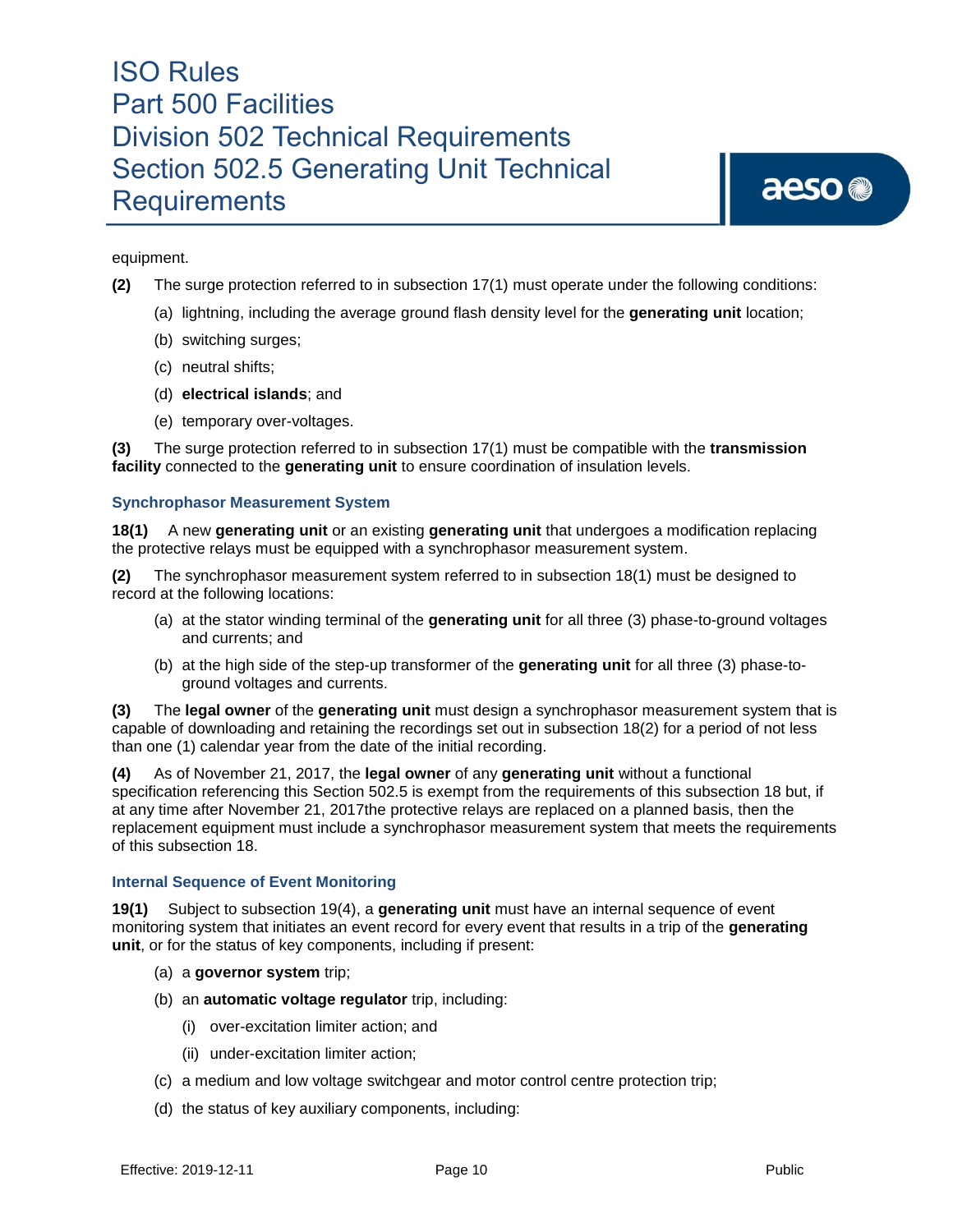# aeso<sup>®</sup>

- (i) induced draft and forced draft fans;
- (ii) boiler feed water pumps;
- (iii) turbine inlet valves;
- (iv) medium and low voltage switchgear and motor control centres; and
- (e) a mechanical protection trip.

**(2)** The **legal owner** of the **generating unit** must design a sequence of event monitoring system that is capable of downloading and retaining the recordings set out in subsection 19(1) for a period of not less than one (1) calendar year from the date of the initial recording.

**(3)** The sequence of event monitoring system must be synchronized to within one (1) millisecond of the Coordinated Universal Time scale.

**(4)** As of November 21, 2017, the **legal owner** of a **generating unit** without a functional specification referencing this Section 502.5 with an internal sequence of event monitoring system that is incapable of monitoring and recording any specific event or component set out in subsection 19(1) is exempt from monitoring and recording of that specific event or equipment, but if at any time after November 21, 2017 the sequence of event monitoring system is replaced, then the replacement system must meet the monitoring and reporting requirements of this subsection 19.

#### **Appendices**

Appendix 1 –*Voltage Ride-Through Requirements for Existing Generating Units*

Appendix 2 – *Voltage Ride-Through Requirements for New Generating Units*

Appendix 3 – *Frequency Ranges*

#### **Revision History**

| <b>Date</b> | <b>Description</b>                                                                                                                                                                                                              |
|-------------|---------------------------------------------------------------------------------------------------------------------------------------------------------------------------------------------------------------------------------|
| 2019-12-11  | Removed duplication with new Section 103.14, Waivers and Variances;<br>standardized functional specifications language; capitalized references to "Section";<br>inserted effective date of November 21, 2017, where applicable. |
| 2017-11-21  | Initial release.                                                                                                                                                                                                                |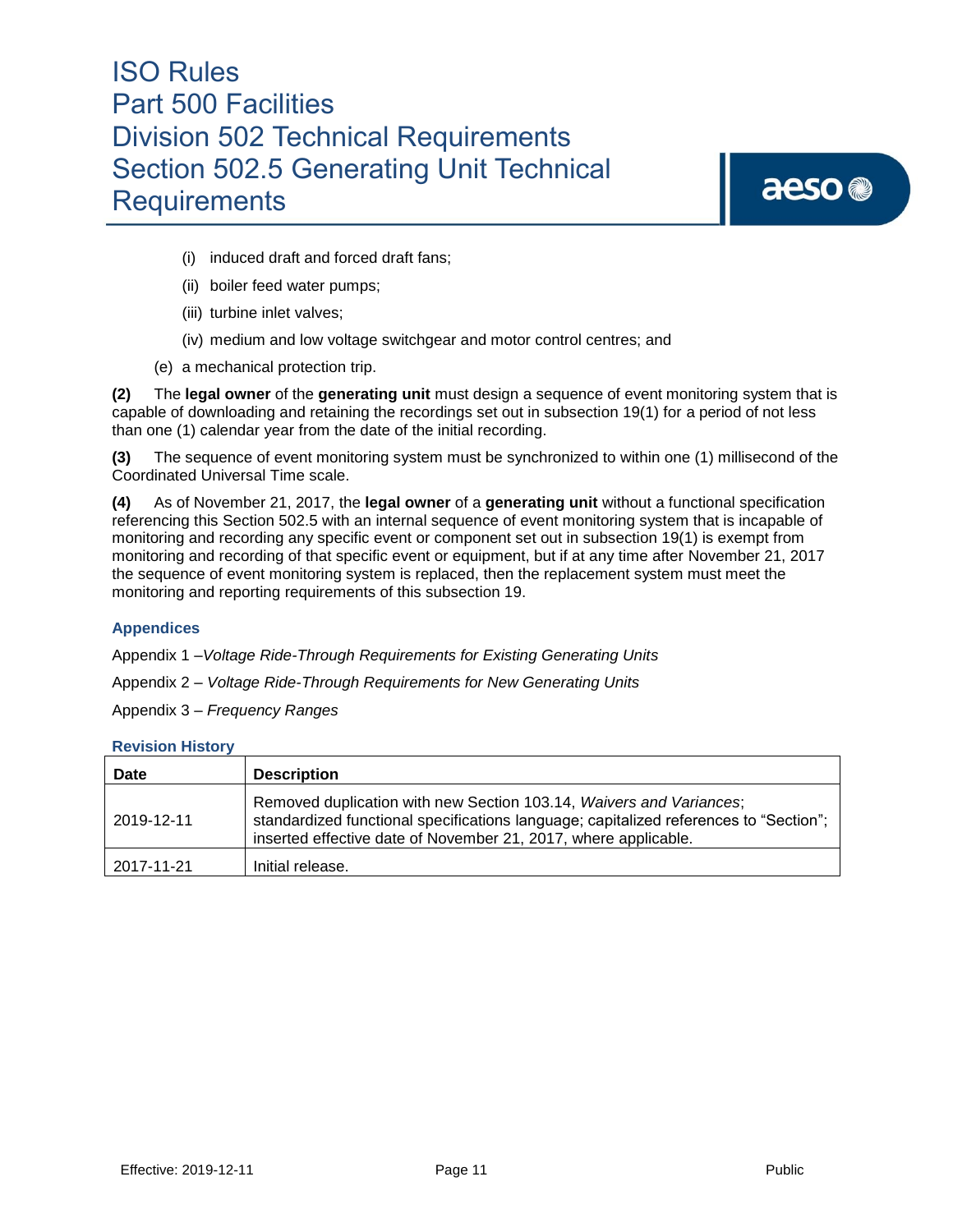

### **Appendix 1**

#### **Voltage Ride-Through Requirements – Existing Generating Units**

| <b>High Voltage Ride Through Duration</b> |                      | Low Voltage Ride Through Duration |                      |
|-------------------------------------------|----------------------|-----------------------------------|----------------------|
| Voltage (per unit)                        | Гіmе                 | Voltage (per unit)                | Time                 |
| > 1.100                                   | Instantaneous trip   | < 0.15                            | 4 to 9 Cycles        |
| $\overline{\phantom{0}}$                  |                      | < 0.80                            | 40 Cycles            |
| $\leq 1.10$                               | Continuous operation | $\geq 0.90$                       | Continuous operation |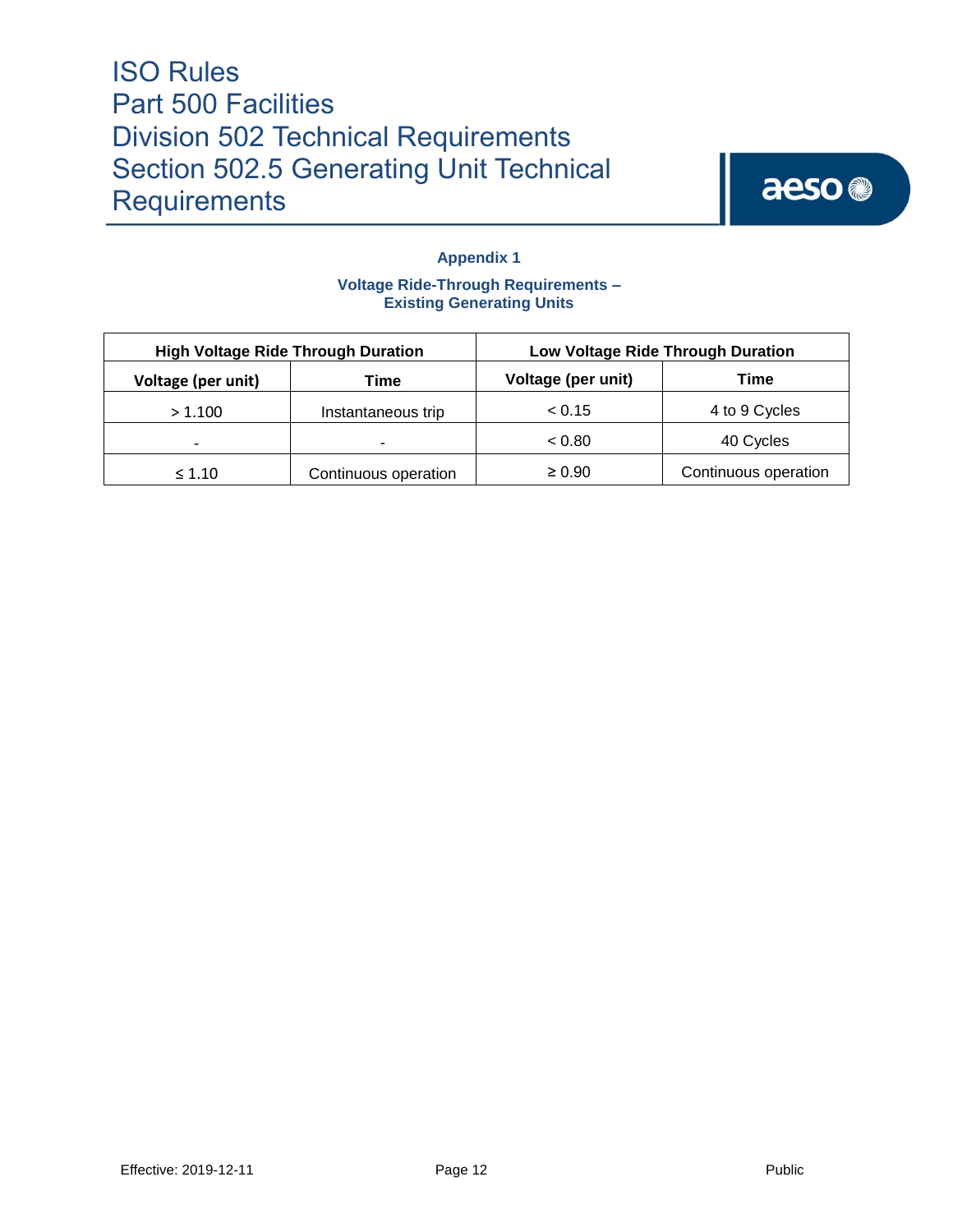$1.20$  $1.10$  $1.00$  $0.90$ Post Transient Voltage  $\bf 0.80$ Deviation<br>40 cycles @ 80% (Per Unit of Rated)  $0.70$  $\bf 0.60$  $0.50$  $\bf 0.40$  $0.30$ Transient Voltage  $0.20$ Vollage<br>Deviation<br>4 to 9 cycles<br>Normal Clearing<br>Time) @ 15.0% Transient Voltage No<br>Trip Zone<br>625 milliseconds  $0.10$  $0.00$ -1  $\pmb{0}$ 1  $\overline{\mathbf{2}}$ 3 4 5 Time (Seconds)

> High Voltage Requirement •Low Voltage Requirement

Voltage at the high voltage side of the transmission system step-up transformer

aeso<sup>®</sup>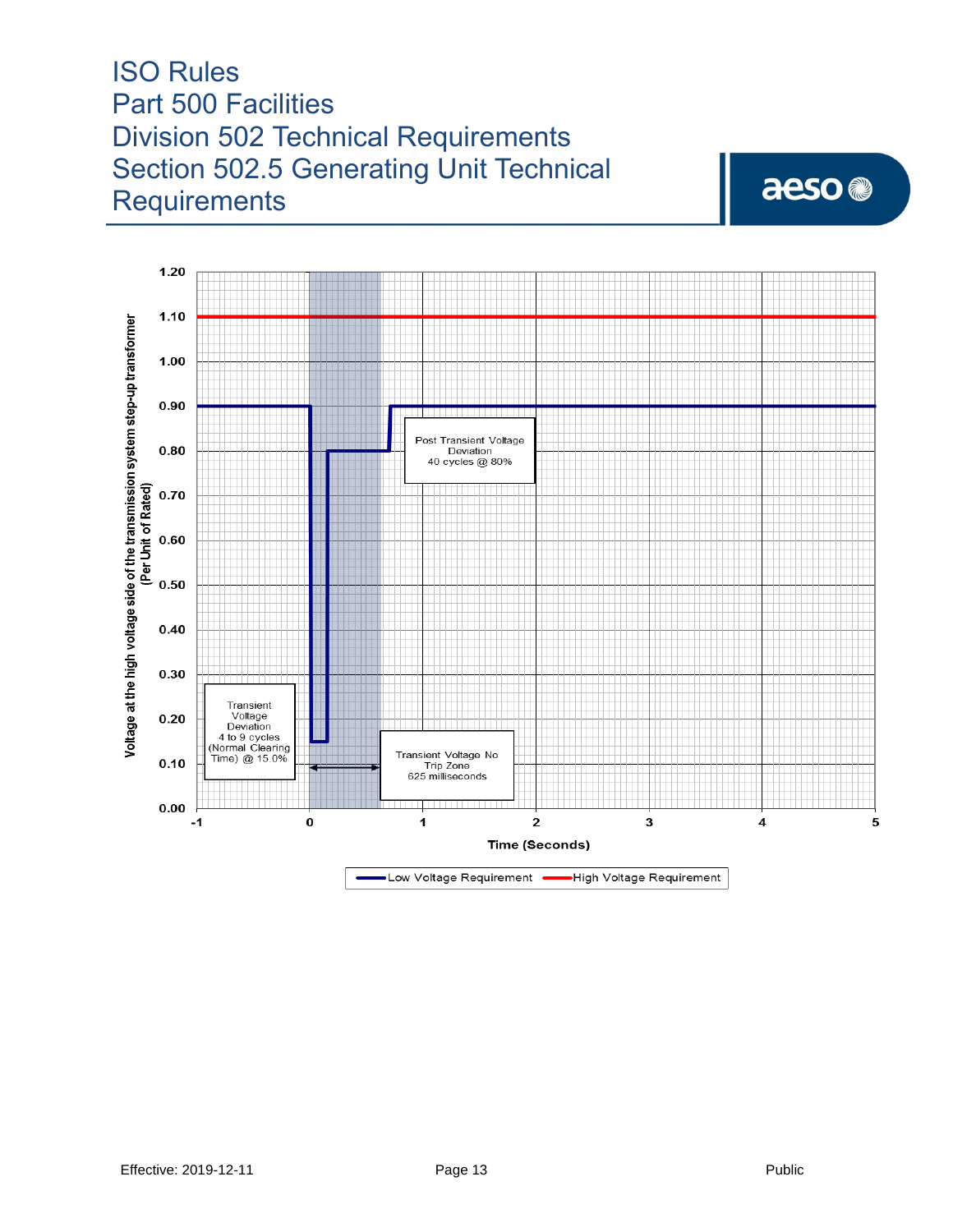

### **Appendix 2 Voltage Ride-Through Requirements – New Generating Units**

| <b>High Voltage Ride Through Duration</b> |                      | Low Voltage Ride Through Duration |                      |
|-------------------------------------------|----------------------|-----------------------------------|----------------------|
| Voltage (per unit)                        | Time                 | Voltage (per unit)                | Time                 |
| $\geq 1.200$                              | Instantaneous trip   | < 0.45                            | 4 to 9 cycles        |
| $\geq 1.175$                              | 0.20 seconds         | < 0.65                            | 0.30 seconds         |
| $\geq 1.15$                               | 0.50 seconds         | < 0.75                            | 2.00 seconds         |
| $\geq 1.10$                               | 1.00 seconds         | < 0.90                            | 3.00 seconds         |
| < 1.10                                    | Continuous operation | $\geq 0.90$                       | Continuous operation |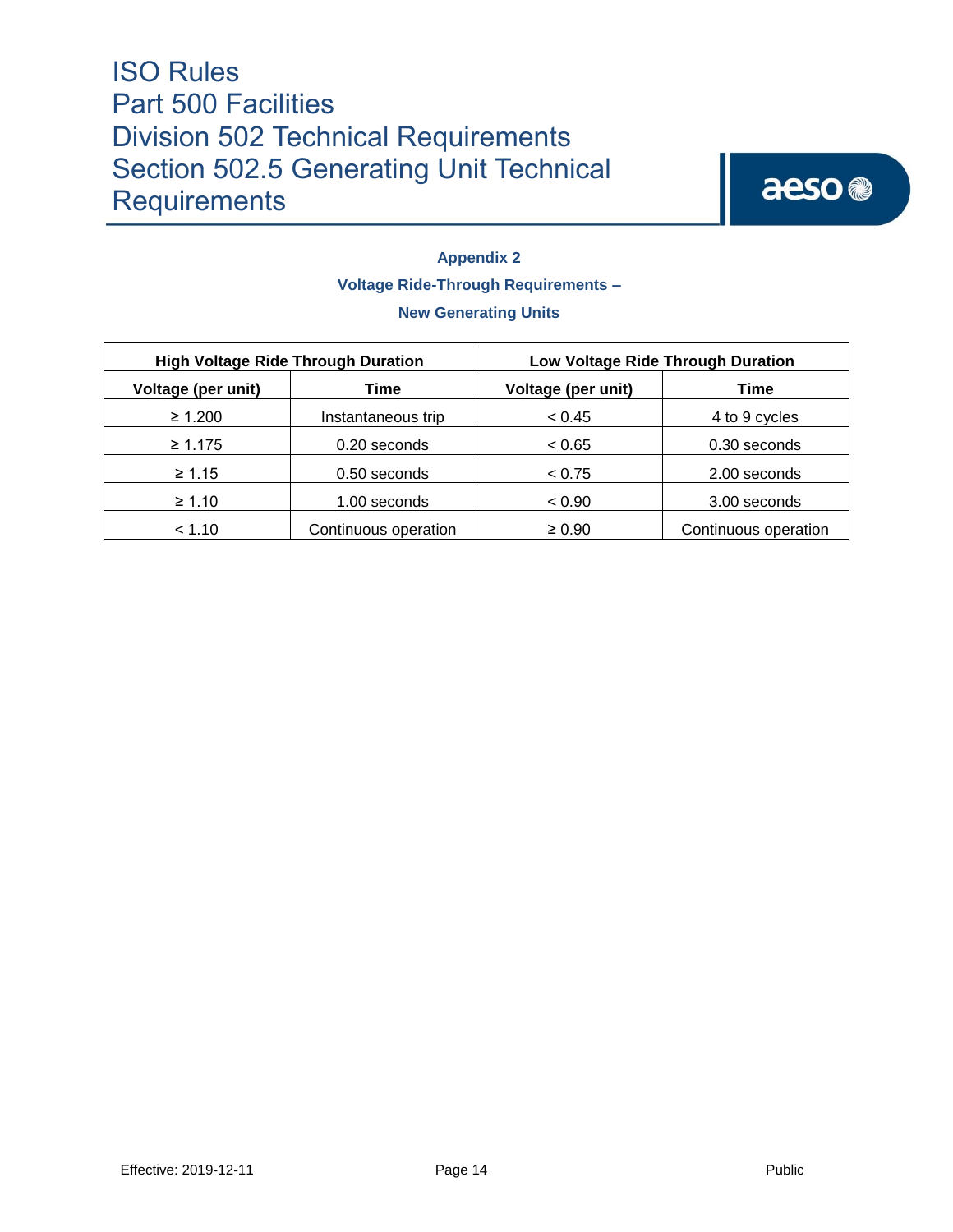### 1.30  $1.20$ Voltage at the high voltage side of the transmission system step-up transformer  $1.10$  $1.00$ Gernerating Unit may not trip in this zone.  $\begin{picture}(180,10) \put(0,0){\line(1,0){10}} \put(10,0){\line(1,0){10}} \put(10,0){\line(1,0){10}} \put(10,0){\line(1,0){10}} \put(10,0){\line(1,0){10}} \put(10,0){\line(1,0){10}} \put(10,0){\line(1,0){10}} \put(10,0){\line(1,0){10}} \put(10,0){\line(1,0){10}} \put(10,0){\line(1,0){10}} \put(10,0){\line(1,0){10}} \put(10,0){\line($  $0.90$  $0.80$ (Per Unit of Rated)<br>0.70<br>0.60  $\bf 0.50$  $\bf 0.40$  $0.30$  $0.20$  $0.10$  $\bf 0.00$ 0  $\mathbf 2$ 3 -1 1 4 5 Time (Seconds) High Voltage Requirement Low Voltage Requirement

aeso<sup>®</sup>